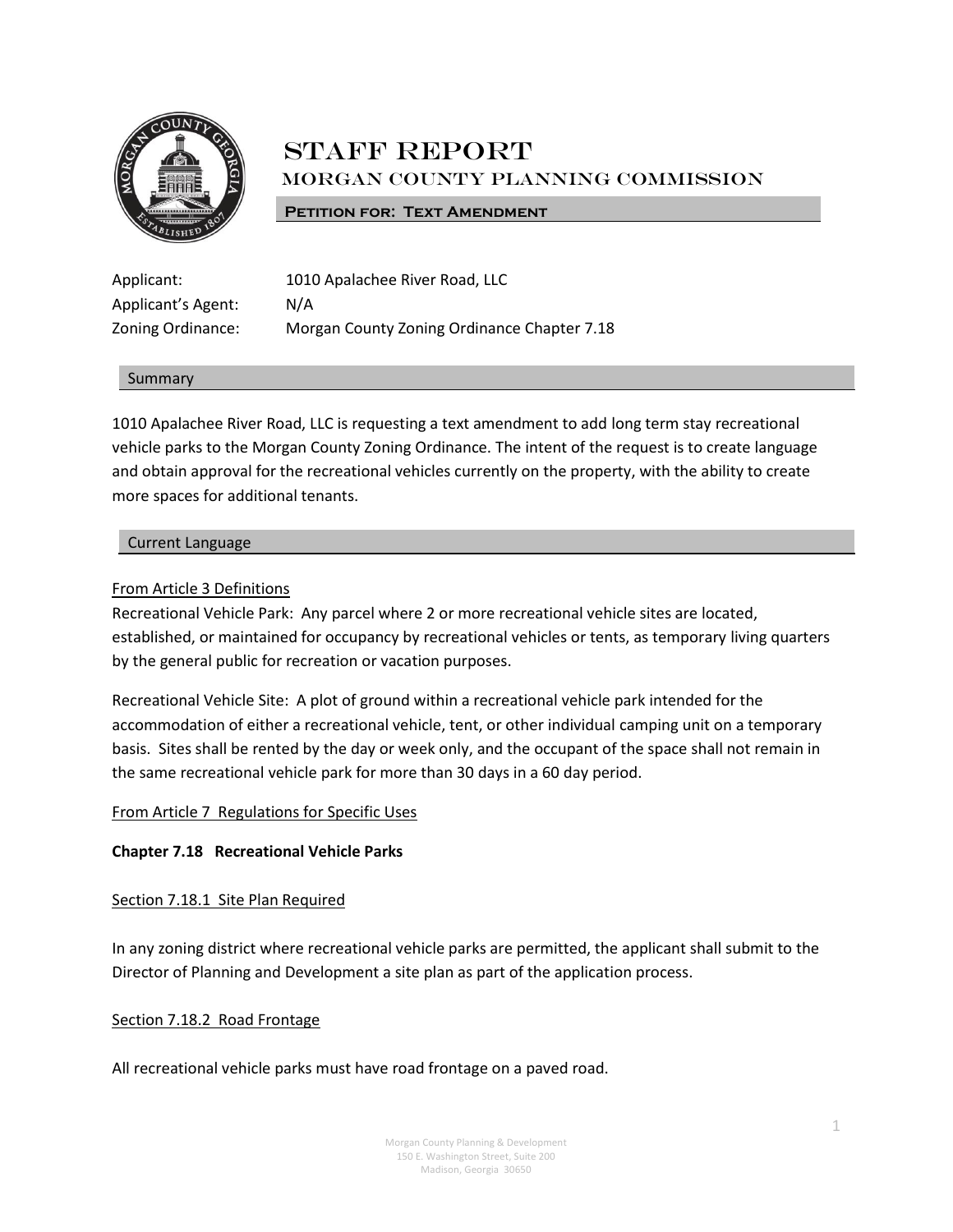Any street or road improvement required beyond the boundary of the Recreational Vehicle Park shall be improved in accordance with the Development Regulations of Morgan County.

No entrance or exit shall be through a residential subdivision.

# Section 7.18.3 Site Conditions

Conditions of soil, groundwater level, drainage and topography shall not create hazards to the property or the health and safety of the occupants.

The site shall not be exposed to objectionable smoke, noise, odors, or other adverse influences, and no portion subject to unpredictable and/or sudden flooding, subsidence, or erosion shall be used for any purpose, which would expose persons or property to hazards.

# Section 7.18.4 Soil and Ground Cover

Exposed ground surfaces in all parts of the park shall be paved, or covered with stone screenings, or other solid materials, or protected with a vegetative growth that is capable of preventing soil erosion and of eliminating dust.

### Section 7.18.5 Drainage Requirements

Storm water plans for the entire tract must be submitted with the application to determine compatibility with the surrounding existing drainage pattern.

# Section 7.18.6 Campsites

Campsites should, to the greatest extent possible, be developed to preserve the natural character of the lot and the surrounding area.

Each campsite shall be a minimum of 1,400 sq. ft.

Each campsite shall contain a stabilized vehicular parking pad of gravel, paving or other, suitable material.

# Section 7.18.7 Separation Between Recreational Vehicles

Recreational vehicles shall be separated by a minimum of 20 feet.

Any accessory structures, such as attached awnings or slide-outs, for purposes of this separation requirement will be considered to be part of the recreational vehicle.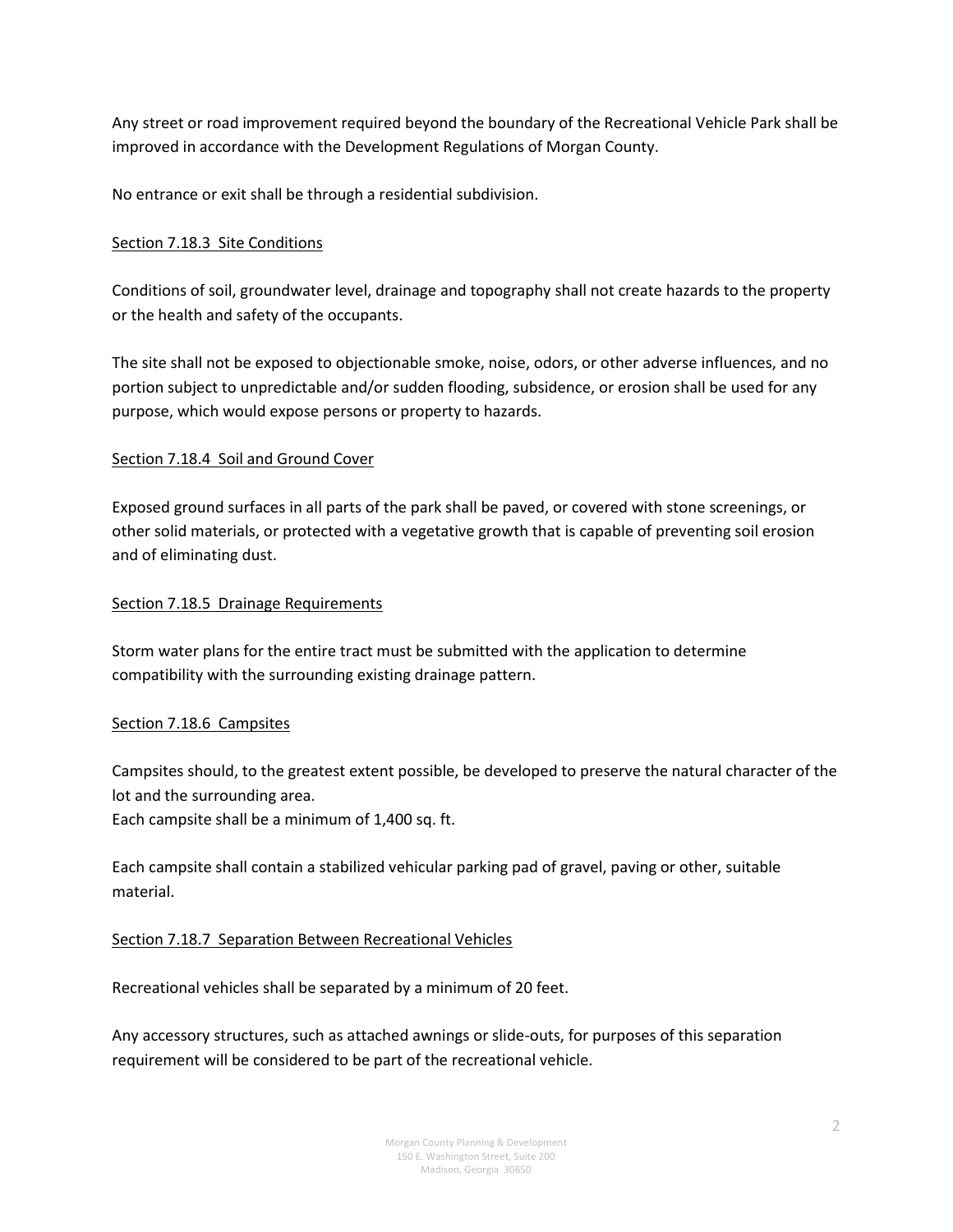### Section 7.18.8 Parking Requirements

There shall be at least two (2) parking spaces per recreational vehicle space.

Off-street parking may be provided in common parking areas.

All other parking requirements must meet the requirements of this ordinance.

### Section 7.18.9 Accessory Uses

Management headquarters, recreational facilities, toilets, dumping stations, showers, coin-operated laundry facilities and other uses and structures customarily incidental to operation of an RV park and campground are permitted as accessory uses to the park, provided:

Such establishments and the parking areas primarily related to their operation shall not occupy more than 5 percent of the gross area of the park.

Such establishments shall be restricted in their use to occupants of the park.

Such establishments shall present no visible evidence from any street outside the park of their commercial character, which would attract customers other than occupants of the park.

The structures housing such facilities shall not be located closer than one hundred (100) feet to any public street or property line and shall not be directly accessible from any street outside the park.

### Section 7.18.10 Landscaping

The recreational vehicle park shall be enclosed by a fence, wall, landscape screening, earth mounds, or by other designs which will complement the landscape and assure compatibility with the adjacent environment.

### Section 7.18.11 Interior Access Roads

Interior access roads shall be private, but constructed and paved to public road standards and meet the following minimum travel way width requirements:

One way, no parking -- eleven (11) feet.

One way with parking on one side, or two way with no parking -- twenty (20) feet.

Two way with parking on one side -- thirty (30) feet.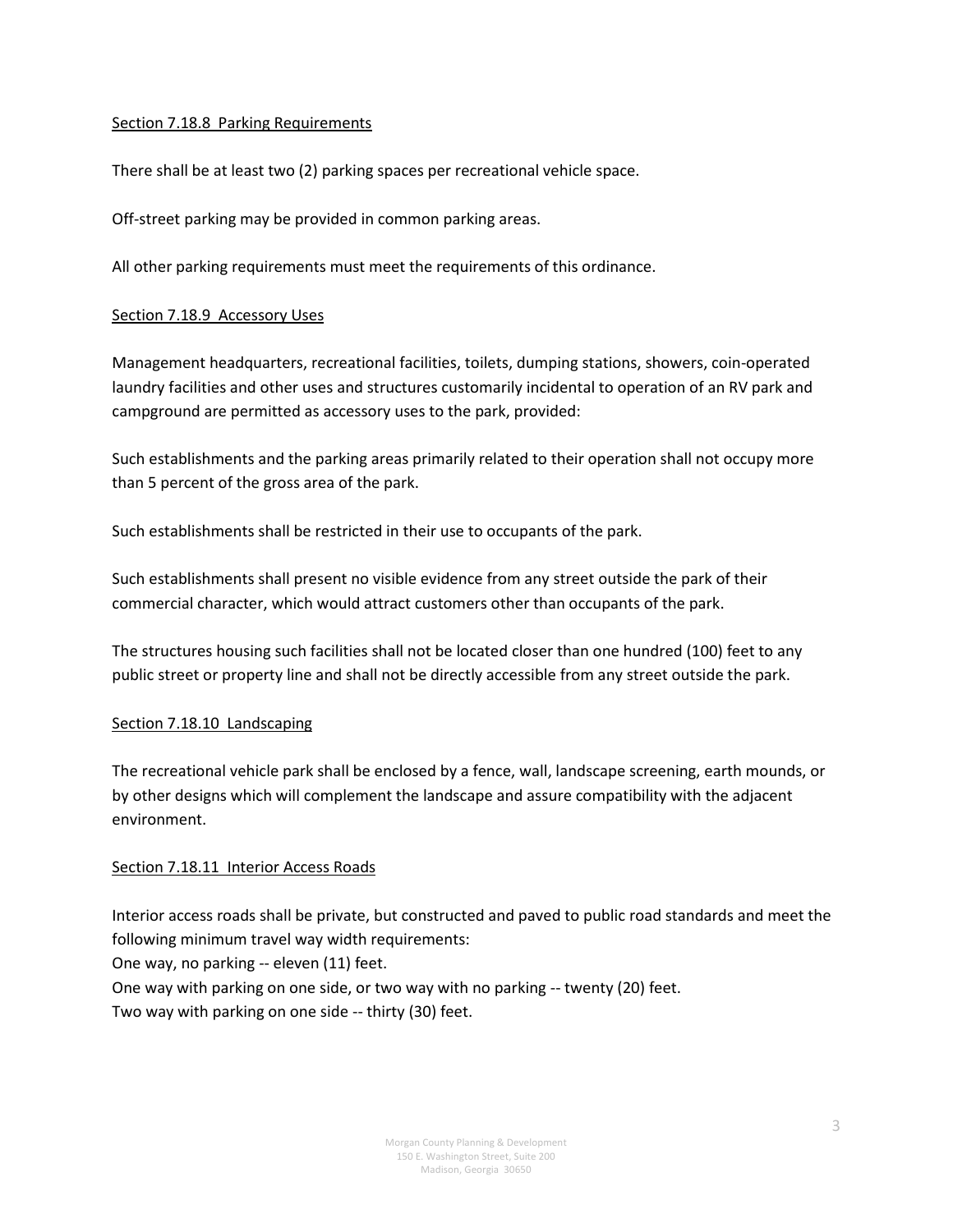### Section 7.18.12 Buffers

Recreational vehicle parks shall have a 100 foot undisturbed or planted buffer around the periphery of the property.

### Section 7.18.13 Outdoor Lighting

Recreational vehicle parks shall be adequately lighted with outdoor lighting located every one hundred fifty (150) feet along interior access roads. The first light shall be within one hundred (100) feet from the entrance to the recreational vehicle park. The outdoor lighting must comply with the requirements of this Ordinance.

# Section 7.18.14 Health Department Certificate Required

The recreational vehicle park site plan shall be accompanied by a certificate of approval from the Morgan County Health Department for sewage disposal and public pool areas.

### Proposed Language

### Section 7.18.16 Long Term Stay Permitted

Occupants are limited to two per recreational vehicle.

### Staff Comments

The definitions currently limit the stay of recreational vehicles, even in recreational vehicle parks, to 30 days in a 60 day period. The applicant is requesting language that will allow people to live in their RVs with monthly rent for an unlimited period of time. Of course, the request is for the applicant's property on Apalachee River Road, for which he also has submitted a conditional use application, but the language would affect the entire county. The applicant is requesting the use as conditional in the Recreation Conservation Zoning District, which is the zoning for his property. No other zoning districts were mentioned or proposed. Recreational Vehicle Parks (without long term stay) are currently a conditional use in the R3 and LR3 zoning districts. The applicants also did not propose any new language other than a limit of the number of occupants per RV.

The Planning Commission will need to consider the following:

1. Is the requested use appropriate in Morgan County? There is one long term stay Recreational Vehicle Park operating legally in Morgan County. Country Boys was established in the 1970s and is grandfathered. The business recently lost numerous spaces due to the Highway 441 expansion but was able to create new spaces because the 1970s plan on file with the Planning Office showed those new spaces were part of the original plan.